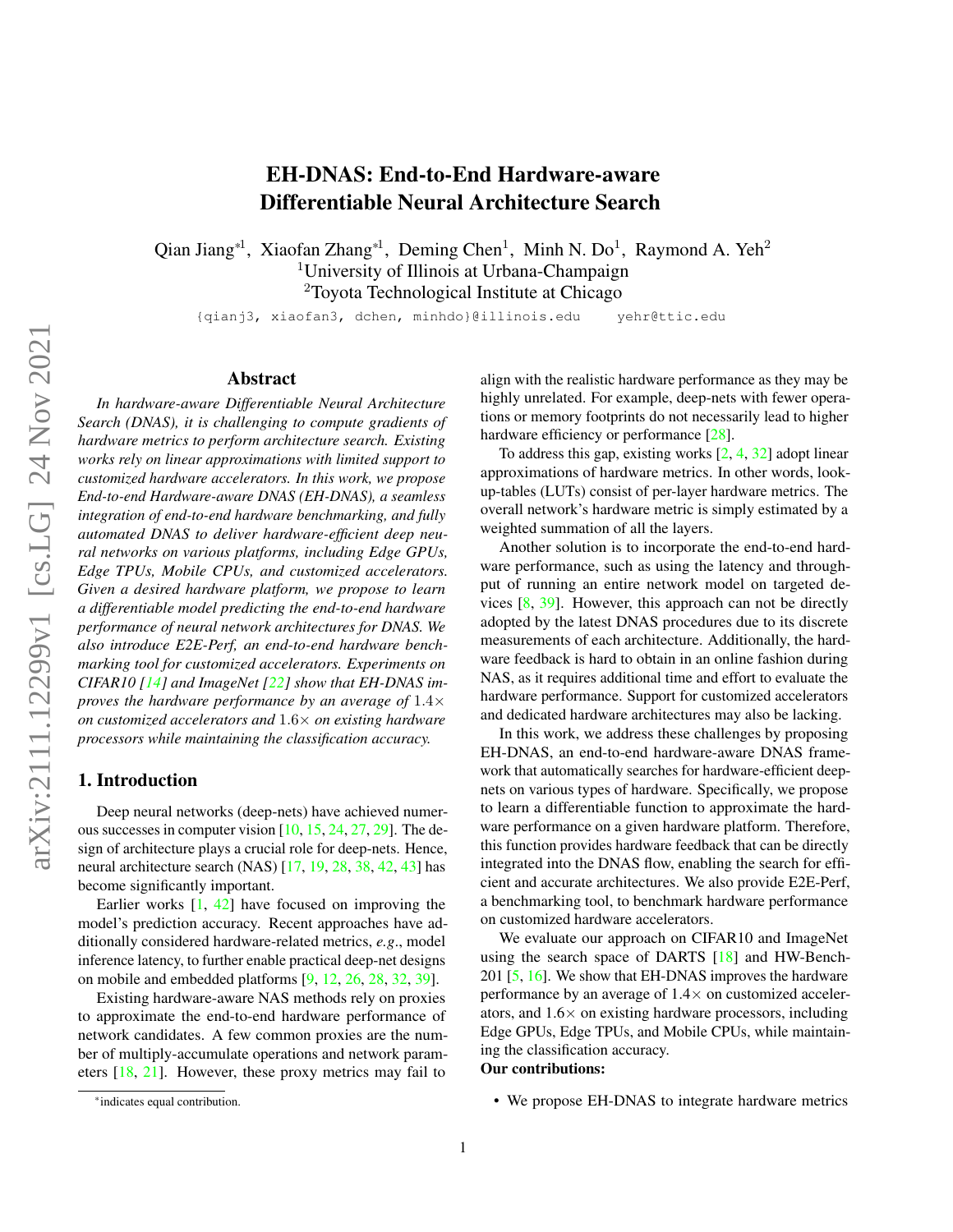benchmarking, differentiable hardware loss approximation, and DNAS to search for hardware-aware network architectures.

- We provide E2E-Perf to efficiently and accurately benchmark hardware metrics of customized hardware accelerators.
- We empirically show on CIFAR10 and ImageNet that EH-DNAS improves hardware performance over SOTA on various hardware platforms.

# 2. Related Work

Proxy-based hardware estimation is a widely adopted method to provide hardware benchmarking for NAS designs. However, earlier works have indicated that the popular proxies, *i.e*., FLOPS and network parameter number, are not closely correlated with actual inference speed running on hardware [\[23,](#page-8-22) [30,](#page-8-23) [32\]](#page-8-14). To improve, recent works use look-up-tables (LUTs) [\[4,](#page-8-18) [16,](#page-8-21) [32\]](#page-8-14) and end-to-end evaluation tools [\[8,](#page-8-19) [39\]](#page-9-3) for hardware-aware NAS designs. These methods can collect more realistic hardware metrics by running deep-nets on the targeted accelerators. Proxyless NAS [\[2\]](#page-8-17) models per operator latency and use linear approximation for end-to-end performance.

However, these linear approximation methods may fail to accurately represent end-to-end hardware metrics, and they also lack support for customized accelerators with varied architectures and optimization strategies. This is because the hardware overheads between major operations (*e.g*., network layers, blocks) and customized optimizations tend to be neither independent nor linear across layers. For example, when targeting the same VGG network [\[24\]](#page-8-4) with identical hardware resource budgets, the throughput performance of accelerator designs [\[20,](#page-8-24) [33,](#page-8-25) [40\]](#page-9-4) varies from 137 to 262 gigaoperation per second (GOPS). The performance variation is mainly caused by the different architecture-level compute and memory access patterns. These differences are hard to be captured by linear approaches. Additionally, even for the same architecture paradigm, an optimization called column-based cache proposed by early work [\[40\]](#page-9-4) can bring  $7.7\times$  and  $43\times$  improvements regarding latency and memory footprint. This type of optimization cannot be represented with LUTs as it introduces a more fine-grained design that mainly affects the accelerator's end-to-end performance.

While the end-to-end methods show better consistency for benchmarking the end-to-end performance, they have some shortcomings, *e.g*., they need extra time and effort for measurements on actual hardware and cannot be integrated into existing DNAS procedures due to the discrete nature. An Electronic Design Automation (EDA) toolset [\[35\]](#page-9-5) was adopted to collect end-to-end hardware performance following the process of high-level synthesis [\[39\]](#page-9-3). It requires hours

for getting hardware feedback which is inefficient to be integrated into recent NAS methods. Another work [\[8\]](#page-8-19) adopts a graph convolutional network (GCN) for end-to-end latency prediction by encoding the architecture as an adjacency matrix. Yet the predictor is non-differentiable since it is unclear how to perform backpropagation through the adjacency matrix. Hence, it cannot be directly integrated into the recently popular end-to-end trainable DNAS flows.

## <span id="page-1-1"></span>3. Preliminaries

We provide a review on differentiable neural architecture search, *e.g*., (DNAS) [\[18\]](#page-8-15), and its application to search for models that run efficiently on hardware [\[32\]](#page-8-14).

Differentiable Neural Architecture Search. At a high level, neural architecture search (NAS) can be formulated as a bi-level optimization problem:

<span id="page-1-0"></span>
$$
\min_{\mathbf{a}\in\mathcal{A}}\mathcal{L}(\mathcal{V},\boldsymbol{\theta}^*(\mathbf{a}),\mathbf{a})\ \ \text{s.t}\ \ \boldsymbol{\theta}^*(\mathbf{a})=\min_{\boldsymbol{\theta}}\mathcal{L}(\mathcal{D},\boldsymbol{\theta},\mathbf{a}),\ \ (1)
$$

where  $\alpha$  denotes the parameters representing an architecture,  $\mathcal L$  denotes a loss function,  $\mathcal V$  denotes the validation dataset,  $\mathcal D$ denotes the training dataset,  $\theta$  denotes the model's trainable parameters, and A denotes the architecture search space. The goal is to find an architecture  $\alpha$ , within the search space A, to achieve the lowest L on the dataset V when  $\theta$  is trained on D.

The search space consists of  $L$  layers where each layer consists of K candidate blocks, *e.g*., convolution with different filter sizes. Formally, an architecture  $\alpha$  and the search space  $A$  is defined as follows:

$$
\mathbf{a} = [a_1^{(1)}, \dots a_k^{(l)}, \dots a_K^{(L)}] \text{ and } \mathcal{A} = \{0, 1\}^{K \times L}, \quad (2)
$$

where  $a_k^{(l)} \in \{0, 1\}$  and  $\sum_k a_k^{(l)} = 1$  indicate the selection of a  $f_k^{(l)}$  $k_k^{(l)}$  denoting the  $k^{\text{th}}$  block at the  $l^{\text{th}}$  layer.

Brute-force search over the discrete space  $A$  is computationally expensive. Hence, DNAS relaxes  $a_k^{(l)} \in [0, 1]$  using a soft-max reparameterization. The selection of a block is formulated as a weighted sum. A layer l's output is defined as

$$
\boldsymbol{x}^{(l+1)} = \sum_{k} a_k^{(l)} \cdot f_k^{(l)}(\boldsymbol{x}^{(l)}; \theta).
$$
 (3)

With these two modifications, the architecture is now differentiable with respect to (w.r.t.) the loss function. This enables the use of gradient-based optimization techniques to perform architecture search. Typically, model weights  $\theta$  with training loss and architecture selection parameter  $\alpha$ with validation loss are alternatively updated to approximate the solution to the bi-level optimization in Eq. [1.](#page-1-0)

Hardware-Aware Search. To utilize DNAS for designing hardware efficient architecture, it is typical to choose a loss function of the form

<span id="page-1-2"></span>
$$
\mathcal{L}(\mathcal{V}, \boldsymbol{\theta}, \boldsymbol{a}) = \mathcal{L}_{\text{task}}(\mathcal{V}, \boldsymbol{\theta}, \boldsymbol{a}) + \beta \mathcal{L}_{\text{hw}}(\boldsymbol{a}), \qquad (4)
$$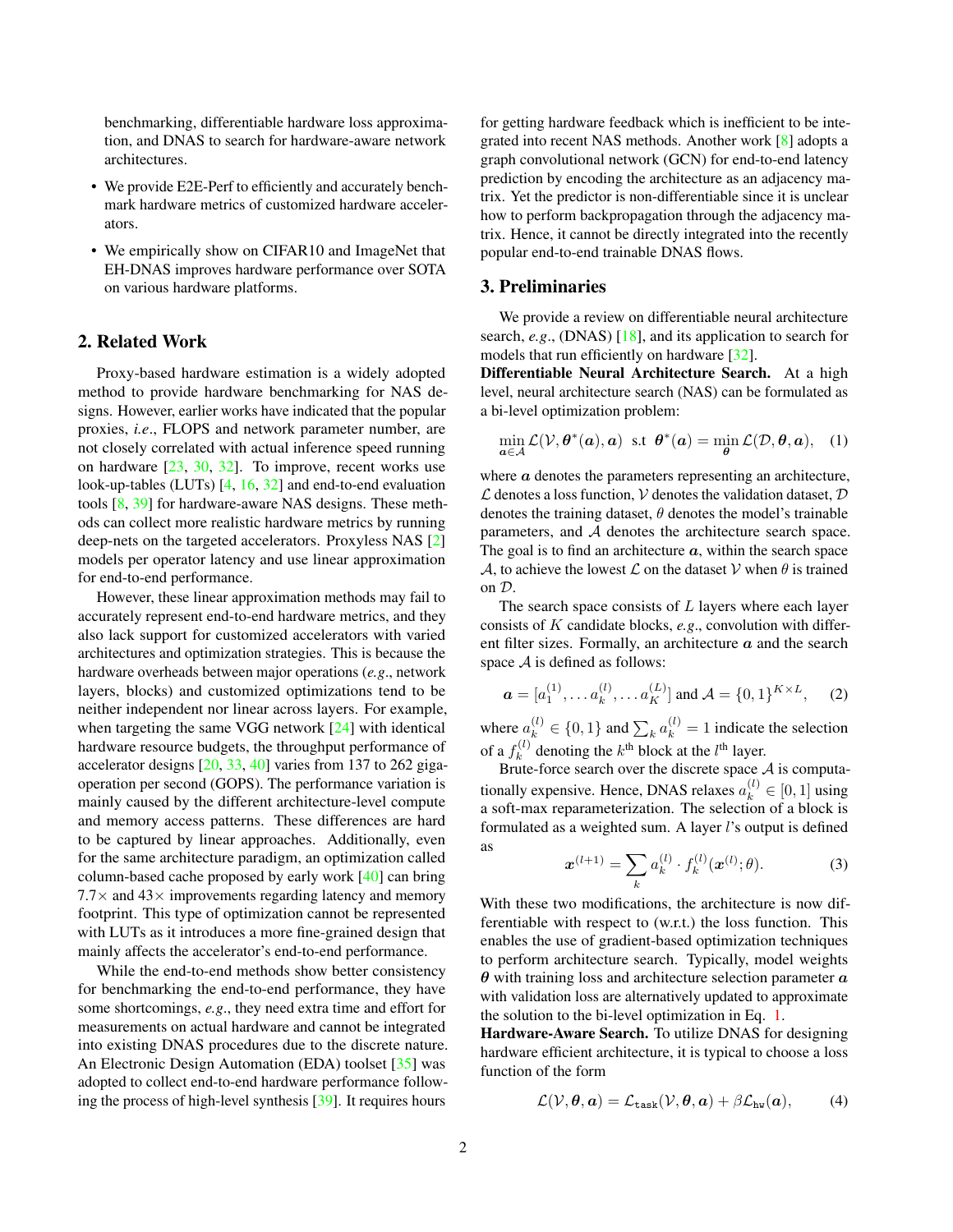<span id="page-2-1"></span>

Figure 1. Illustration of our proposed EH-DNAS framework consisting of three stages. HW performance benchmarking: We measure the hardware (HW) performance of network architectures  $\{a_i\}_{i=1}^n$  to collect an HW performance dataset  $\{a_i, latency_i\}_{i=1}^n$ . Specifically, we propose E2E-Perf to benchmark customized accelerators. This stage enables diverse hardware support for EH-DNAS. HW loss learning: With a collected dataset, we propose a deep-net to learn a differentiable approximation  $\mathcal{F}_{\phi}$  of the hardware performance with respect to any selected network architecture. EH-DNAS: We then perform DNAS with learned HW loss providing end-to-end hardware feedback, *i.e*.,  $\mathcal{L}_{\text{hw}}(\bm{a}) \triangleq \mathcal{F}_{\phi}(\bm{a}).$ 

where  $\beta \in \mathbb{R}^+$  is a hyperparameter that balances the two losses. Here,  $\mathcal{L}_{\text{task}}$  captures the task performance, *e.g.*, crossentropy for classification tasks and  $\mathcal{L}_{hw}$  captures the hardware cost of an architecture, *e.g*., latency. For example, FBNet [\[32\]](#page-8-14) penalizes an architecture by the sum of latency of each block,

<span id="page-2-3"></span>
$$
\mathcal{L}_{hw}^{LUT}(a) \triangleq \sum_{l} \sum_{k} a_k^{(l)} \cdot LAT(f_k^{(l)}), \tag{5}
$$

where LAT is a lookup table (LUT) that records the latency of block  $f_k^{(l)}$  $k^{(i)}$ . The LUT-based methods can only record hardware metrics of major network operations (*e.g*., blocks, layers) but fail to capture overheads between operations. Inevitably, these methods will ignore particular hardware costs, such as data pre-/post-processing and data access latency, and cause inaccurate benchmarking. Also, architecturelevel optimizations cannot be accurately reflected using the LUTs.

## 4. EH-DNAS for Hardware Aware NAS

Our goal is to effectively search over hardware-aware models. As reviewed in Sec. [3,](#page-1-1) the search for a hardwareaware model is based on a hardware loss function  $\mathcal{L}_{hw}$ . Given an architecture  $\boldsymbol{a}, \mathcal{L}_{hw}(\boldsymbol{a})$  should accurately characterize the hardware's metrics, *e.g.*, latency. At the same time,  $\mathcal{L}_{hw}$ needs to be computed efficiently and differentiable w.r.t. the architecture  $a$ . To accomplish these goals, we propose EH-DNAS to: (a) learn a differentiable approximation of the hardware feedback (Sec. [4.1\)](#page-2-0) to be integrated into differentiable architecture search; (b) adopt proper tools for measuring/benchmarking realistic hardware performance (Sec. [4.2\)](#page-3-0). We provide a visual overview of our EH-DNAS in Fig. [1.](#page-2-1)

#### <span id="page-2-0"></span>4.1. Learning a Differentiable Hardware Loss

A hardware loss,  $\mathcal{L}_{hw}(\mathbf{a})$  should accurately resemble the desired hardware metrics, *e.g*., latency, for a given model architecture a. To use the hardware loss with DNAS, we also need  $\mathcal{L}_{hw}(\boldsymbol{a})$  to be differentiable w.r.t.  $\boldsymbol{a}$ . To accomplish this, we propose to learn this loss function parameterized with a deep-net.

We formulate this learning procedure as a regression task:

<span id="page-2-2"></span>
$$
\min_{\phi} \frac{1}{|\mathcal{A}|} \sum_{\mathbf{a} \in A} |\text{HW Perf.}(\mathbf{a}) - \mathcal{L}_{\text{hw}}^{\text{deep}}(\mathbf{a}; \phi)|, \qquad (6)
$$

to minimize the mean absolute error between the hardware performance HW Perf. $(a)$  and the hardware loss  $\mathcal{L}_{hw}^{\text{deep}}$ over all architectures in  $A$ . We describe tools to acquire HW Perf.(*a*) in Sec. [4.2.](#page-3-0) We parameterize  $\mathcal{L}_{hw}^{\text{deep}}$  using a deep-net with trainable parameters  $\phi$ , *i.e.*,

$$
\mathcal{L}_{hw}^{\text{deep}}(\boldsymbol{a};\phi) \triangleq \mathcal{F}(\boldsymbol{a};\phi) = g_N \circ g_{N-1} \dots \circ g_1(\boldsymbol{a}), \qquad (7)
$$

where  $\phi$  subsumes all the trainable parameters in the layers  $q_N$  to  $q_1$ .

In more detail, the deep-net  $F$  starts with a linear embedding layer  $g_1$ , which represents each candidate block  $a_k^{(l)}$  $\binom{u}{k}$ , the  $k$ -th candidate block at  $l$ -th layer, with a 10-dimensions vector. Formally, an architecture's embedding  $\mathcal{E}(\boldsymbol{a})$  is computed as:

$$
\mathcal{E}(\boldsymbol{a}) = \text{Concat}([\boldsymbol{W}_1 \boldsymbol{a}^{(1)}, \dots, \boldsymbol{W}_L \boldsymbol{a}^{(L)})],\qquad(8)
$$

where  $\boldsymbol{a}^{(l)} = [a_1^{(l)} \dots, a_K^{(l)}]$ , and  $W_l$  denotes the trainable parameters of the embedding layer. Following the embedding layer are three fully connected layers with ReLU nonlinearities. We apply dropout  $[25]$  to the final layer as we observed over-fitting to the training set.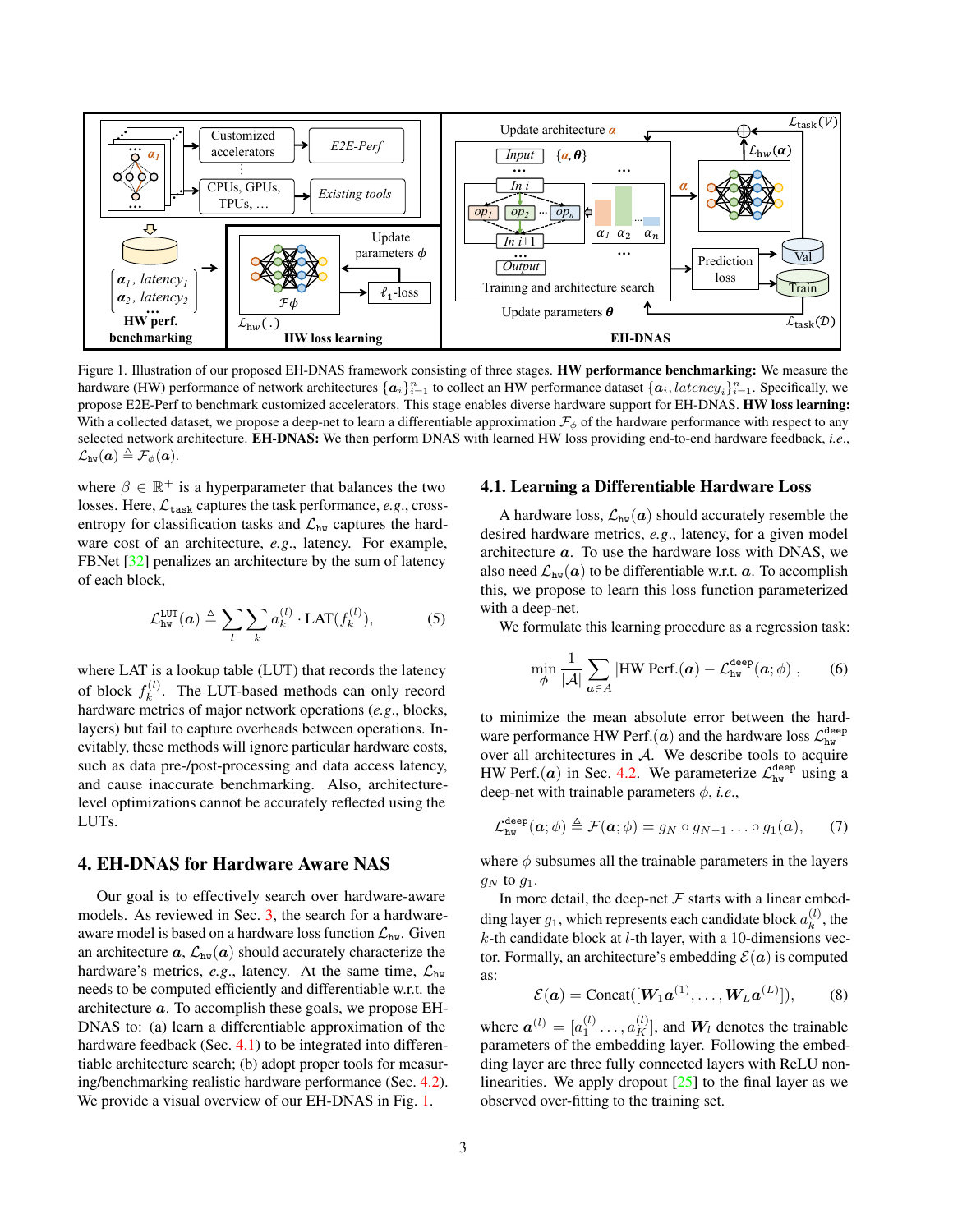<span id="page-3-1"></span>

Figure 2. Different paradigms cause different hardware execution patterns even for running the same network.

To train this model, we need to compute Eq. [6](#page-2-2) and use gradient methods as the model involves a deep-net. However, this is not always feasible due to the size of the search space  $|\mathcal{A}|$ . Hence, when the size of  $|\mathcal{A}|$  is enormous, we uniformly sample random architectures from  $A$  and update the model parameters using mini-batch gradient descent.

With a  $\mathcal{L}_{hw}^{\text{deep}}$  trained, we can easily compute an approximation of architecture's hardware performance by running a forward pass through the deep-net. The gradient w.r.t. the architecture can also be computed by running a backward pass through the deep-net, *i.e*.,

$$
\frac{\partial \mathcal{L}_{hw}^{\text{deep}}(\boldsymbol{a})}{\partial \boldsymbol{a}} = \frac{\partial g_N}{\partial g_{N-1}} \cdot \frac{\partial g_{N-1}}{\partial g_{N-2}} \dots \frac{\partial g_1}{\partial \boldsymbol{a}}.
$$
(9)

Hence, we can easily integrate  $\mathcal{L}_{hw}^{\text{deep}}$  into any DNAS method to perform hardware aware DNAS and search for hardware efficient models. The benefits of our deep hardware loss  $\mathcal{L}_{hw}^{\text{deep}}$  are that it does not assume independence nor linearity among the candidate blocks. Hence, it more realistically captures the hardware metrics than the LUT approach reviewed in Eq. [5,](#page-2-3) which can only capture additive behavior.

We can apply our approach for hardware metrics from various hardware platforms, *e.g*., Edge GPUs, Edge TPUs, and Mobile CPUs. These existing hardware designs may not always be suitable for handling emerging deep-net models, especially those with strict customization requirements. Customized hardware accelerators are necessary as their architectures and configurations are highly domain-specific. It means they are more powerful and efficient, which can perfectly fit the edge deep-net deployment. Although important, we found that the support for accurately and efficiently benchmarking hardware performance on customized hardware accelerators for NAS is lacking. Hence, we propose E2E-Perf which we describe next.

#### <span id="page-3-0"></span>4.2. Benchmarking Hardware Performance

For customized hardware accelerators. Customized accelerators are actively developed to provide improved performance and efficiency for deep-nets. To obtain their performance feedback, we propose E2E-Perf to perform accurate end-to-end benchmarking for customized deep-net accelerators. Compared to existing tools, E2E-Perf is fully automated

<span id="page-3-2"></span>

| Estimator                 | Avg. Error Min Error Max Error |       |        |
|---------------------------|--------------------------------|-------|--------|
| AutoDNNchip $[36]$        | 5.20%                          | 2.12% | 7.67%  |
| HybridDNN [37]            | 4.03%                          |       |        |
| DNN-chip predictor $[41]$ |                                |       | 16.84% |
| E2E-Perf (PP)             | 1.15%                          | 0.18% | 2.26%  |
| E2E-Perf (GP)             | 2.17%                          | 0.29% | 8.65%  |

Table 1. Estimation errors between the estimated and the boardlevel performance of customized deep-net accelerators. (PP) and (GP) denote the pipeline paradigm and the generic paradigm adopted by E2E-Perf.

with direct support to most deep-nets under any hardware budget. It can generate end-to-end hardware metrics instantly after taking an architecture and arbitrary hardware budget, so there is no need to perform manual data collection. It supports customized architecture paradigms. It also comes with a design space exploration engine to optimize hardware configuration following various paradigm-specific optimization strategies.

The proposed E2E-Perf contains three stages: 1) network model analysis, 2) customized architecture modeling, and 3) paradigm-specific optimizations, to provide hardware feedback given the input network candidate and hardware resource budgets. In the first stage, the network definition files and available hardware budgets are passed to E2E-Perf for network model analysis and resource boundary setup. Next, a particular architecture paradigm is selected to continue benchmarking. E2E-Perf supports two popular customized accelerator paradigms, including the pipeline paradigm  $[31, 40]$  $[31, 40]$  $[31, 40]$  and the generic paradigm  $[3, 13, 37]$  $[3, 13, 37]$  $[3, 13, 37]$  $[3, 13, 37]$  $[3, 13, 37]$  (Fig. [2\)](#page-3-1). These two paradigms come with their unique optimization opportunities that lead to significantly different hardware design spaces, compute and memory access patterns, resulting in various achievable hardware performance and costs. In the last stage, E2E-Perf explores the accelerator design spaces and provides paradigm-specific optimization strategies given the input constraints. More details of E2E-Perf are included in the Appendix.

To validate the proposed E2E-Perf, we compare the estimated hardware performance of the customized accelerators to their measured results from FPGA board-level implementation. As shown in Table [1,](#page-3-2) the estimation error introduced by E2E-Perf is 1.15% on average (range 0.18% to 2.26%) for the pipeline paradigm and 2.17% on average (range 0.29% to 8.65%) for the generic paradigm. Compared to the recently published tools [\[36,](#page-9-6) [37,](#page-9-7) [41\]](#page-9-8), E2E-Perf provides more accurate performance estimation and significantly improves the hardware feedback quality for guiding the network architecture search in EH-DNAS.

For existing hardware processors. EH-DNAS can also support the existing hardware processors benchmarking tool for hardware performance feedback. These tools, *e.g*., HW-NAS-Bench [\[16\]](#page-8-21), collect the measured/estimated hardware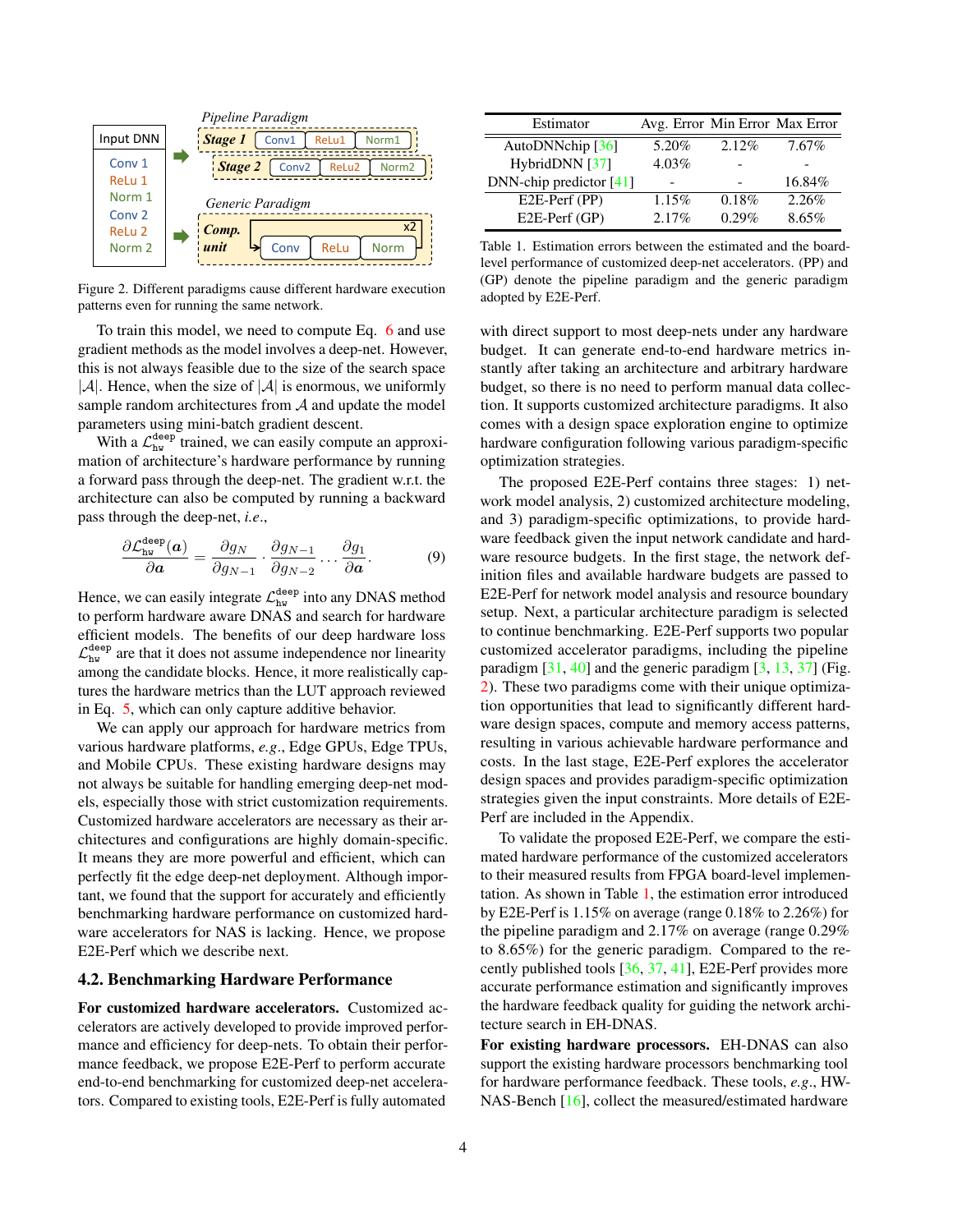<span id="page-4-0"></span>

| Approach                       |       | Latency $(ms)$ |       |                    | Params $\downarrow$ | #ops | #GFLOP <sub>J</sub> | Search Cost. |
|--------------------------------|-------|----------------|-------|--------------------|---------------------|------|---------------------|--------------|
|                                | Small | Medium         | Large | $\mathcal{O}(q_0)$ | (M)                 |      |                     | (GPU Days)   |
| NASNet-A $[28]$                |       |                | .38   | 2.83               | 3.1                 | 13   | 0.12                | 2000         |
| AmoebaNet-A [21]               | Х     | 3.73           | 0.93  | 3.12               | 3.1                 | 19   | 0.11                | 3150         |
| $SNAS$ -mild $\left[34\right]$ | Х     | 1.24           | 0.31  | 2.98               | 2.9                 |      | 0.08                | 1.5          |
| DARTS [18]                     | Х     | 1.66           | 0.55  | 3.00               | 3.3                 |      | 0.09                |              |
| DARTS + EH-DNAS                | 2.49  | 0.83           | 0.31  | 2.84               | 2.5                 |      | 0.07                |              |

Table 2. Quantitative results on CIFAR-10 on DARTS search space. We evaluate latency on customized hardware accelerators with the pipeline paradigm, using E2E-Perf. We report the latency of the searched architecture on three different hardware budgets.  $\chi$  indicates the architecture exceeds the HW budget. Note that LUT can not be obtained with PP.

<span id="page-4-1"></span>

| Approach                       |       | Latency $(ms)$ |       | Test Error↓ | Params <sub>J</sub> | #ops         | #GFLOPJ | Search Cost |
|--------------------------------|-------|----------------|-------|-------------|---------------------|--------------|---------|-------------|
|                                | Small | Medium         | Large | $(\%)$      | (M)                 |              |         | (GPU Days)  |
| NASNet-A $[28]$                | 12.82 | 7.58           | 5.49  | 2.83        | 3.1                 | 13           | 0.12    | 2000        |
| AmoebaNet-A [21]               | 9.71  | 5.88           | 4.39  | 3.12        | 3.1                 | 19           | 0.11    | 3150        |
| $SNAS$ -mild $\left[34\right]$ | 4.59  | 2.97           | 2.48  | 2.98        | 2.9                 |              | 0.08    | 1.5         |
| <b>DARTS</b> [18]              | 5.59  | 3.60           | 2.99  | 3.00        | 3.3                 |              | 0.09    |             |
| DARTS + FBNet LUT $[32]$       | 5.99  | 3.72           | 2.93  | 2.82        | 2.9                 |              | 0.08    |             |
| DARTS + EH-DNAS                | 4.41  | 2.82           | 2.31  | 2.92        | 2.5                 | $\mathbf{r}$ | 0.07    |             |

Table 3. Quantitative results on CIFAR-10 on DARTS search space. We evaluate latency on customized hardware accelerators with the generic paradigm, using E2E-Perf. We report the latency of the searched architecture on three different hardware budgets.

performance of all the networks in the search spaces of NAS-Bench-201 [\[7\]](#page-8-30) on several hardware devices. HW-NAS-Bench provides our desired hardware performance datasets for training differentiable hardware losses. In this paper, we adopt HW-NAS-Bench [\[16\]](#page-8-21) to show the effectiveness of EH-DNAS for four hardware devices, including Edge GPU (NVIDIA TX2), Edge TPU, and two Mobile CPUs (on Raspberry Pi 4 and Pixel 3 mobile phone).

#### 4.3. Architecture Search Details for EH-DNAS

The learned differentiable hardware loss  $\mathcal{L}_{hw}^{deep}$  is trained to predict the end-to-end latency of the network. Hence, the overall validation loss function for Hardware-aware DNAS is

$$
\mathcal{L}(\mathcal{V}, \boldsymbol{\theta}, \boldsymbol{a}) = \mathcal{L}_{\text{task}}(\mathcal{V}, \boldsymbol{\theta}, \boldsymbol{a}) + \beta \mathcal{L}_{\text{hw}}^{\text{deep}}(\boldsymbol{a}; \phi)
$$
(10)

with  $\phi$  fixed during the architecture search. In our experiments, we demonstrate the effectiveness of our hardware loss following the DNAS setup in DARTS V1 [\[18\]](#page-8-15) and NAS-Bench-201 [\[7\]](#page-8-30), *e.g*., the procedure for searching architecture, training searched architecture from scratch and evaluation. Please see supplementary materials for details.

For hyperparameters, we tune  $\beta$  in Eq. [4,](#page-1-2) controlling the scale of the hardware loss term, using grid search over the range {0.1, 0.01, 0.005, 0.001, 0.0005, 0.0001}. Other hyperparameters follow DARTS and NAS-Bench201's default.

## 5. Experiments

We evaluate the proposed approach in three folds. First, we evaluate the performance of our framework on DARTS [\[18\]](#page-8-15) search space, where we focus on customized hardware accelerator performance using our proposed tool E2E-Perf. We evaluate searched architectures on CIFAR10 and their performance when transferring to ImageNet. Next, we evaluate on NAS-Bench-201 [\[5,](#page-8-20) [7\]](#page-8-30) search space, where we focus on existing hardware performance (Edge GPU, Edge TPU, Raspi 4, Pixel 3) using HW-NAS-Bench [\[16\]](#page-8-21). We evaluate the performance of searched architectures on CIFAR10. We aim to search for neural architectures with optimized hardware performance without sacrificing classification accuracy. Last, we provide analysis of our framework by a) quantifying how accurate the hardware loss resembles hardware performance; b) analyzing the effect of model size on hardware loss; c) studying the trade-off between classification accuracy and hardware performance; and d) examining the searched cells of different approaches.

#### 5.1. Results on Customized Hardware Accelerators

Experiment setup. We estimate customized hardware accelerators performance of architectures on DARTS [\[18\]](#page-8-15) search space. Since the original search space is infeasible ( $8^{28} \approx 10^{25}$  architectures), we uniformly sampled 1,000K, 200K, 200K architectures to form the training, validation, and test sets. Each architecture is evaluated with E2E-Perf under a relatively large hardware budget (4800 DSPs 141Mb on-chip memory, comparable to a mid-range cloud processor) for corresponding hardware performance. The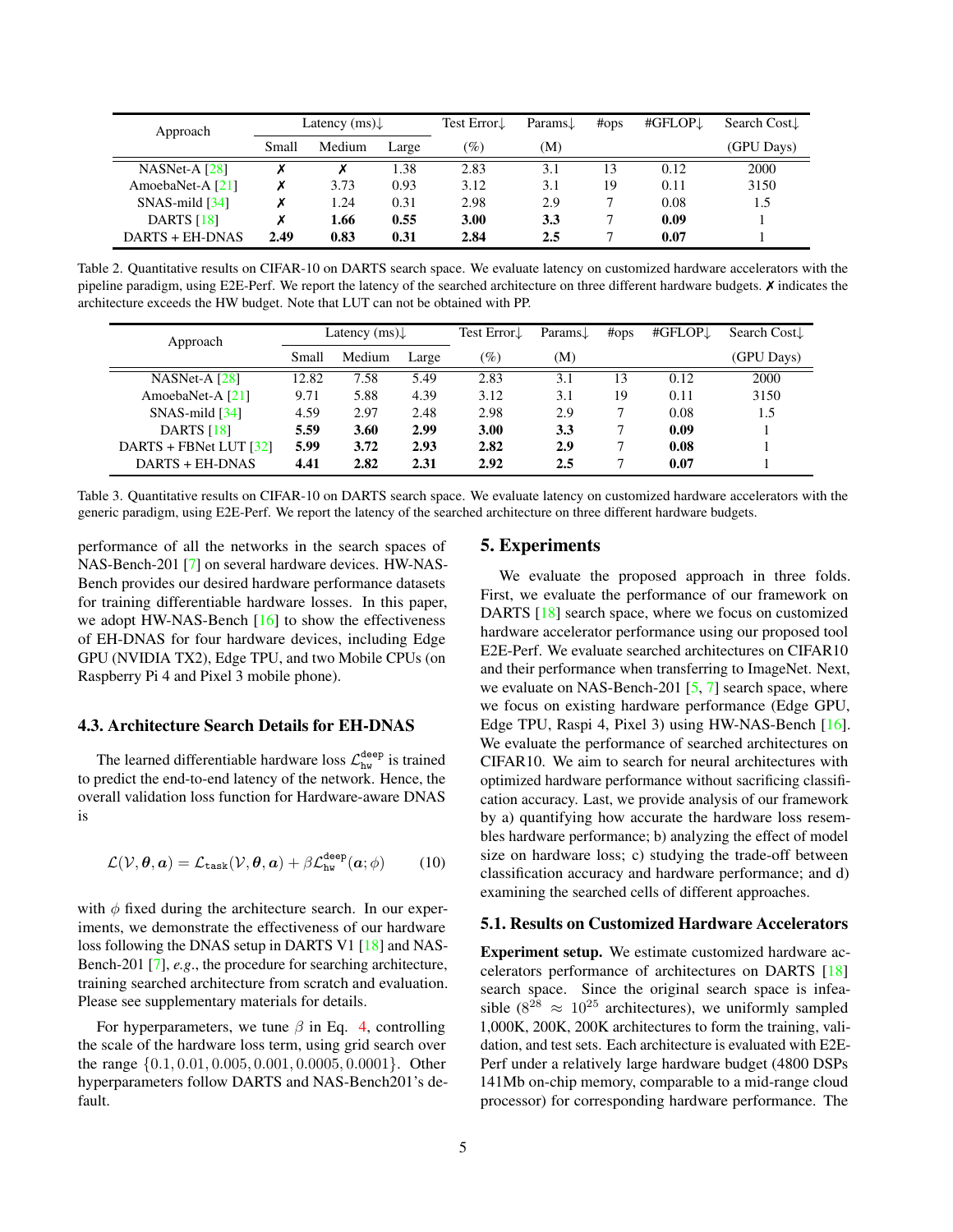<span id="page-5-0"></span>

| Approach                 |       | Latency $(ms)$ |       | Top1 $Error\downarrow$ | Params↓ | #ops                     | #GFLOP <sub>↓</sub> | Search Cost              |
|--------------------------|-------|----------------|-------|------------------------|---------|--------------------------|---------------------|--------------------------|
|                          | Small | Medium         | Large | $(\%)$                 | (M)     |                          |                     | (GPU Days)               |
| NASNet-A $[28]$          | 28.57 | 16.67          | 11.90 | 26.0                   | 5.3     | 13                       | 1.23                | 2000                     |
| AmoebaNet-A [21]         | 20.83 | 12.50          | 9.17  | 25.5                   | 5.1     | 19                       | 1.07                | 3150                     |
| ProxylessNAS [2]         | 71.43 | 37.04          | 20.41 | 24.9                   | 4.1     | 7                        | 0.66                | 200                      |
| MobileNet-V3 $[11]$      | 28.57 | 15.87          | 9.90  | 26.0                   | 5.5     | $\overline{\phantom{a}}$ | 0,12                | $\overline{\phantom{0}}$ |
| $FBNet-A [32]$           | 38.46 | 20.41          | 11.63 | 27.0                   | 4.3     | 9                        | 0.48                | 9                        |
| $SNAS$ -mild $[34]$      | 11.49 | 7.41           | 6.02  | 27.3                   | 4.3     | 7                        | 0.89                | 1.5                      |
| <b>DARTS</b> [18]        | 14.71 | 9.26           | 7.46  | 30.8                   | 4.7     | 7                        | 1.03                |                          |
| DARTS + FBNet LUT $[32]$ | 15.80 | 9.68           | 7.40  | 30.0                   | 4.1     | 7                        | 0.94                |                          |
| DARTS + EH-DNAS          | 11.49 | 7.30           | 5.81  | 30.4                   | 3.7     | 7                        | 0.84                |                          |

Table 4. Quantitative results on ImageNet on DARTS search space. We evaluate latency on customized hardware accelerators with the generic paradigm, using E2E-Perf. We report the latency of the searched architecture on three different hardware budgets.

dataset collection costs 10 hours in total for each paradigm.

We train our deep hardware loss  $\mathcal{L}_{hw}^{\text{deep}}$  using the collected dataset and integrate it into DARTS training pipeline. We consider two paradigms of customized hardware accelerators, namely, pipeline paradigm (PP) and generic paradigm (GP). For each paradigm, we train a separate hardware loss. The training time of hardware loss is 2 hours per paradigm. Due to the compact design of the hardware loss model, see Sec. [4.1,](#page-2-0) the inference time is minimal.

DARTS architecture search consists of two stages. In the first stage, we search for the best cell choices based on the validation performance of both classification accuracy and hardware performance. In the second stage, the final searched cells are selected and cells are stacked to construct the final architecture, where the number of cells is 8 for CIFAR10 and 14 for ImageNet. Lastly, this final architecture is trained from scratch following DARTS setting to evaluate classification performance.

For hardware performance (latency), we prepare three different hardware budgets as hardware constraints: small (1400 DSPs 46Mb on-chip memory), medium (2400 DSPs, 70Mb on-chip memory), and large (4800 DSPs 141Mb onchip memory) to cover edge- to cloud-computing. All three budgets feature the same external memory bandwidth with DDR3-1600 and 200MHz working frequency. Note that we search architecture with  $\mathcal{L}_{hw}^{deep}$  trained on large budget hardware performance dataset, and evaluate the searched architecture under three different budgets. This is to validate the generalizability of  $\mathcal{L}_{hw}^{\text{deep}}$ .

We consider recent baselines including popular NAS and DNAS methods, *e.g*., NASNET [\[43\]](#page-9-2), AmoebaNet [\[21\]](#page-8-16), ProxylessNAS [\[2\]](#page-8-17), MobileNet V3 [\[11,](#page-8-31) [23\]](#page-8-22), SNAS [\[34\]](#page-9-9), DARTS [\[18\]](#page-8-15), and FBNet [\[32\]](#page-8-14). Note that for a fair comparison, we adjust FBNet baseline by acquiring a latency look-up-table (LUT) using E2E-Perf with generic paradigm. Note that the LUT-based method can only be applied to the generic paradigm (GP) as all layers are required to be executed by the same hardware components.

Results on CIFAR10. We report the quantitative results on CIFAR10 regarding two paradigms, the pipeline paradigm (PP) in Tab. [2](#page-4-0) and the generic paradigm (GP) in Tab. [3.](#page-4-1) Each row represents the performance of the architecture searched using the corresponding approach. Note that we evaluate the same architecture on three hardware budgets.

In Tab. [2,](#page-4-0) observe that compared to DARTS, we improve the hardware performance by twice under the medium budget and by 1.7 times under the large budget, as well as improve the classification accuracy by 0.16%. Our approach reaches the lowest hardware latency among all baselines and comparable classification accuracy. Our approach also features the lowest number of parameters and FLOPS. Notably, all baselines exceed the small budget, indicating their searched architectures are unable to be deployed on such compact hardware with the pipeline paradigm.

In Tab. [3,](#page-4-1) when compared to DARTS, we improve the hardware performance by  $1.3\times$  under all three budgets, and improve the classification accuracy by 0.08%. While FBNet LUT only improves hardware performance on large budget. Our approach has the lowest latency, number of parameters, and FLOPS among all baselines, with comparable classification accuracy.

For both paradigms, we show improved hardware performance on all three hardware budgets, indicating that  $\mathcal{L}_{hw}^{\text{deep}}$ learned on the large budget can generalize for other budgets. This significantly reduces the effort of retraining, *i.e*., given new hardware, it is unnecessary to retrain  $\mathcal{L}_{hw}^{\text{deep}}$  as long as they are under the same hardware design paradigm.

Results on ImageNet. Following DARTS, we conduct experiments transferring the cells searched on CIFAR10 to ImageNet. We use the cell searched with the generic paradigm and stack 14 layers of cells to construct the final model for ImageNet. The generic paradigm allows constructing generic reusable hardware compute units to recurrently process all deep-net layers, which is more widely used in newly developed customized accelerators. Our training details are provided in the Appendix.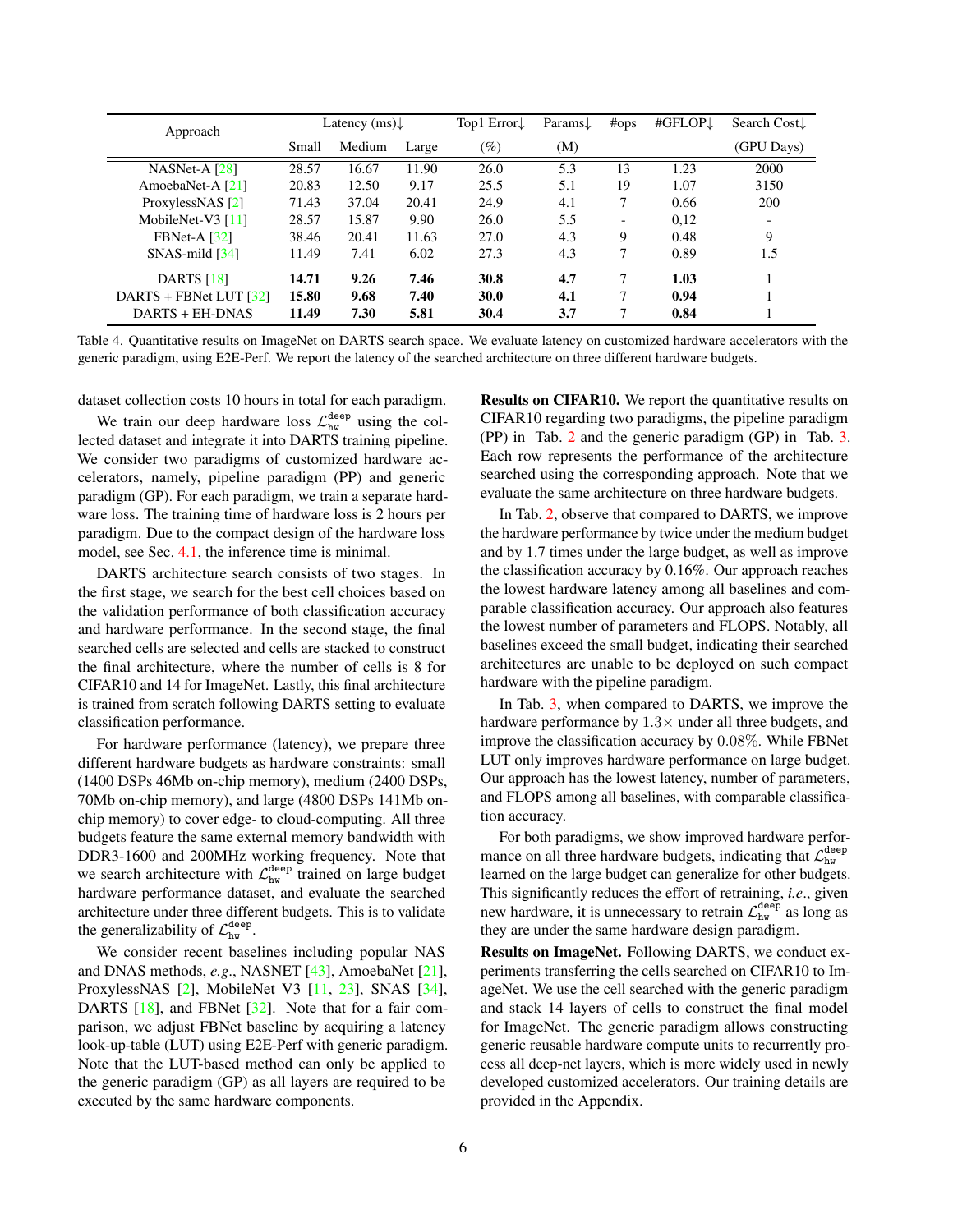<span id="page-6-0"></span>

|            | Approach                      |                      | Edge GPU |       |                                                                                                    | Edge TPU |       |                      | Raspi 4         |       |                                                                                                  | Pixel 3 |       |
|------------|-------------------------------|----------------------|----------|-------|----------------------------------------------------------------------------------------------------|----------|-------|----------------------|-----------------|-------|--------------------------------------------------------------------------------------------------|---------|-------|
| Search     | Hardware                      | Latency $\downarrow$ |          |       | Top1 $\downarrow$ Params $\downarrow$   Latency $\downarrow$ Top1 $\downarrow$ Params $\downarrow$ |          |       | Latency $\downarrow$ |                 |       | Top1 $\downarrow$ Params $\downarrow$ Latency $\downarrow$ Top1 $\downarrow$ Params $\downarrow$ |         |       |
| Algorithm  | Feedback                      | (ms)                 | $(\%)$   | (M)   | (ms)                                                                                               | $(\%)$   | (M)   | (ms)                 | $\mathscr{O}_0$ | (M)   | (ms)                                                                                             | $(\%)$  | (M)   |
|            |                               | 3.74                 | 45.7     | 0.073 | 0.60                                                                                               | 45.7     | 0.073 | 3.84                 | 45.7            | 0.073 | 1.61                                                                                             | 45.7    | 0.073 |
|            | DARTS $[18]$ FBNet LUT $[32]$ | 2.45                 | 15.8     | 0.073 | 0.60                                                                                               | 45.7     | 0.073 | 2.96                 | 29.1            | 0.073 | 1.61                                                                                             | 45.7    | 0.073 |
|            | <b>EH-DNAS</b>                | 2.41                 | 15.7     | 0.073 | 0.51                                                                                               | 29.1     | 0.073 | 2.96                 | 29.1            | 0.073 | 1.66                                                                                             | 29.1    | 0.073 |
|            |                               | 6.58                 | 6.6      | 1.073 | 1.26                                                                                               | 6.6      | 1.073 | 69.19                | 6.6             | .073  | 27.70                                                                                            | 6.6     | 1.073 |
| GDAS $[6]$ | FBNet LUT [32]                | 4.05                 | 24.4     | 0.316 | 1.27                                                                                               | 6.6      | 1.073 | 0.01                 | 90.0            | 0.073 | 0.01                                                                                             | 90.0    | 0.073 |
|            | <b>EH-DNAS</b>                | 1.88                 | 8.1      | 0.587 | 1.10                                                                                               | 6.9      | 0.830 | 56.89                | 6.4             | 0.858 | 16.97                                                                                            | 6.4     | 0.858 |

Table 5. Quantitative results on CIFAR10 on NAS-Bench-201 [\[7\]](#page-8-30) search space. We show results based on two DNAS algorithms. For each row (representing an approach), we search for four architectures, each for a type of hardware. We report hardware latency using HW-NAS-Bench [\[16\]](#page-8-21).

In Tab. [4](#page-5-0) we report the quantitative results on ImageNet. Compared to DARTS, we improve the classification accuracy by 0.4% while improving hardware performance by 1.3 times under all three budgets, with 1M reduction in number of parameters. Our approach also achieves the lowest latency, number of parameters, and FLOPs among all baselines.

## 5.2. Results on Existing Hardware Processors

Experiment setup. We use HW-NAS-Bench [\[16\]](#page-8-21) to acquire existing hardware processors (Edge GPU, Edge TPU, Raspi 4, and Pixel 3) performance on NAS-Bench-201 [\[7\]](#page-8-30) search space. The search space of NAS-Bench-201 contains only 15625 architectures, thus we use all the architectures to train the hardware loss. From HW-NAS-Bench, we obtain the hardware performance of every architecture from NAS-Bench-201 search space. In total, we train four hardware losses, one for each hardware processor. The training time of hardware loss is one hour per hardware. Due to the compact design of hardware loss models, see Sec. [4.1,](#page-2-0) the inference time is minimal.

During architecture search, we search for the best cell choices based on validation performance on both classification accuracy and hardware performance. We follow all settings in NAS-Bench-201 [\[5,](#page-8-20) [16\]](#page-8-21) and integrate hardware feedback into two differentiable neural architecture search algorithms (DARTS and GDAS [\[6\]](#page-8-32)). We consider FBNet [\[32\]](#page-8-14) LUT approach as a baseline and for a fair comparison we resemble their latency look-up table from HW-NAS-Bench. Results on CIFAR10. In Tab. [5,](#page-6-0) we report quantitative results on CIFAR10 regarding two search algorithms (DARTS and GDAS) on four hardware processors. With DARTS, our approach improves the hardware performance by an average of  $1.3\times$  while improving the classification accuracy by an average of 20% for all hardware processors. With GDAS, our approach features an average of  $1.9\times$  hardware performance improvement while maintaining the classification accuracy.

We note that FBNet LUT does not find meaningful architectures on Raspi 4 and Pixel 3. This is mainly due to the mismatch between real latency and the approximated LUT which assumes additive loss between blocks. We provide more analysis in the next section.

<span id="page-6-1"></span>

Figure 3. Trade-off between hardware performance and classification accuracy. We report EH-DNAS results on three different hardware budgets on customized accelerator of generic paradigm.

#### 5.3. Analysis

Hardware performance estimation. To better understand the mechanism behind our approach, we analyze the hardware estimation ability. We obtain the latency LUT for different hardware for FBNet LUT approach. The overall network latency is calculated by summing up the latency from each layer. Note that FBNet LUT only applys to GP.

In Tab. [6,](#page-7-0) we report the relative average error rate  $(\%)$  of hardware performance prediction. The error rate is defined as the absolute difference between predicted and true hardware performance, divided by true hardware performance. The true hardware performance are measured by E2E-Perf for customized accelerators and HW-NAS-Bench for existing hardware processors. We report mean and standard deviation over three runs with different random initialization seeds. Note that the LUT-based approach is deterministic.

Observe that the LUT-based approach leads to more significant prediction errors for Raspi 4 and Pixel 3, where mobile CPUs are involved. This could lead to the failure cases of the LUT approach in Tab. [5.](#page-6-0) The major reason for this phenomenon is that mobile CPUs perform not only deepnet inference but also run other tasks, such as the operating systems. In addition, the limited memory access bandwidth in mobile CPU is likely to be the bottleneck that significantly slows down the overall performance. In comparison,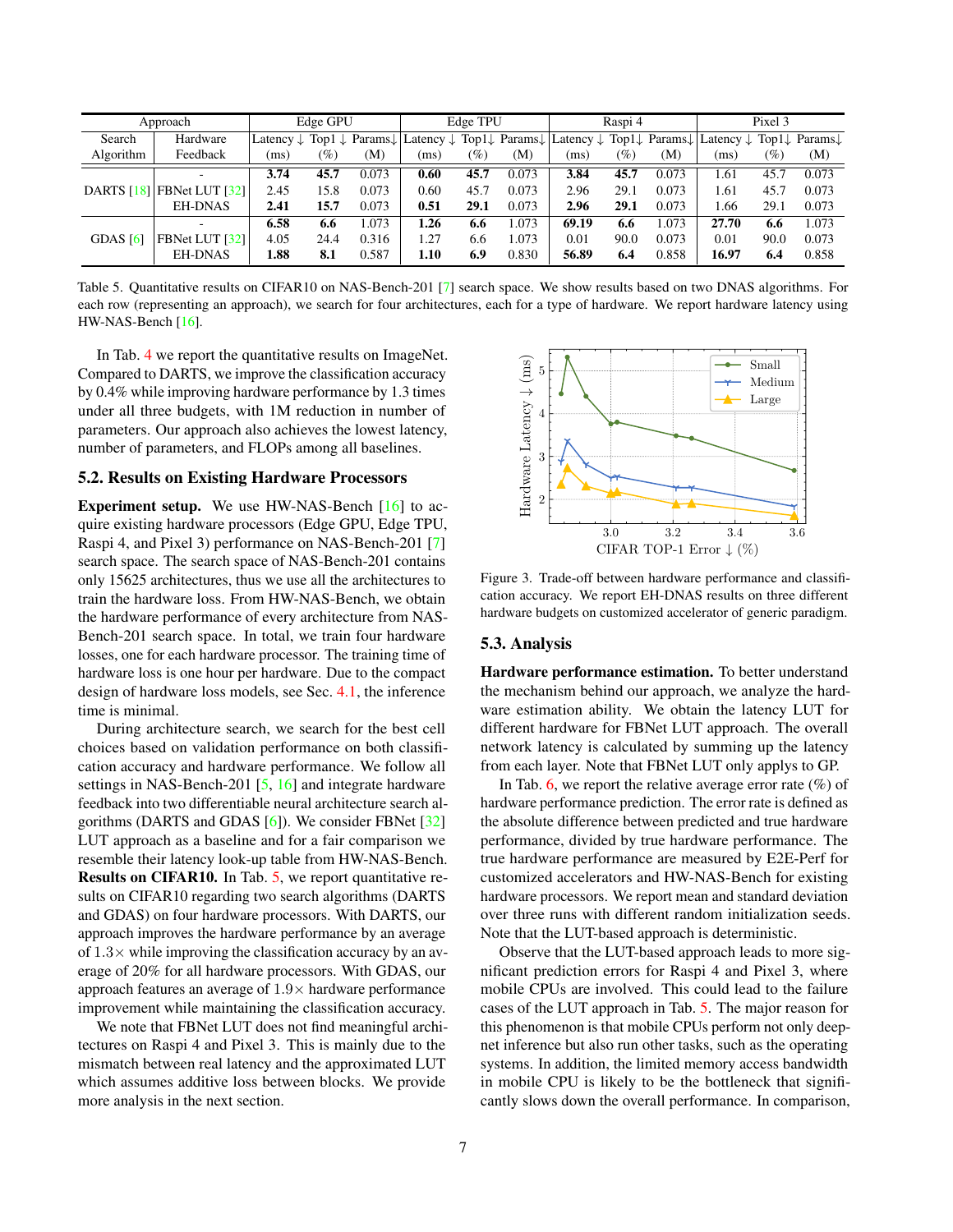<span id="page-7-0"></span>

| Approach         | Average hardware estimation error rate $(\%) \downarrow$ |                  |                |                |              |                 |  |  |  |  |  |
|------------------|----------------------------------------------------------|------------------|----------------|----------------|--------------|-----------------|--|--|--|--|--|
|                  | Accelerator (GP)                                         | Accelerator (PP) | Edge GPU       | Edge TPU       | Raspi 4      | Pixel 3         |  |  |  |  |  |
| <b>FBNet LUT</b> | $32.5 \pm 0.0$                                           |                  | $65.3 \pm 0.0$ | $78.5 \pm 0.0$ | $879.7+0.0$  | $890.5 \pm 0.0$ |  |  |  |  |  |
| <b>EH-DNAS</b>   | $3.6 \pm 0.5$                                            | $7.9 \pm 0.1$    | $1.9 \pm 0.2$  | $4.6 \pm 1.6$  | $38.0 + 0.6$ | $48.4 + 7.3$    |  |  |  |  |  |

Table 6. Average error rate of approximated hardware performance on different hardware. PP denotes the pipeline paradigm and GP denotes the generic paradigm for customized hardware accelerators.

<span id="page-7-1"></span>

Figure 4. Searched final cells on CIFAR10.

our approach reaches much lower average error rates for all hardware platforms, as well as accommodate both pipeline and generic paradigms.

Deep hardware loss's model complexity. We examine how the model complexity of our deep hardware loss  $\mathcal{L}^{\text{deep}}$  influences the hardware performance estimation. We observe that the estimation error rate increases by 2% with embedding size 50 and increases by 9% with embedding size 2. Increased complexity does not necessarily lead to better estimation. Our final choice of embedding size 10 leads to an error rate of 3.6% as reported in Tab. [6.](#page-7-0) We aim for a model with minimum complexity that is sufficient for accurate hardware performance estimation, and proper selection of model complexity is important.

Hardware and classification performance trade-off. In Fig. [3,](#page-6-1) we show the trade-off between classification and hardware performance. We obtain different searched architectures by adjusting the hyperparameter  $\beta$  that controls the scale of the hardware loss term. Larger  $\beta$  generally leads to better hardware performance. The experiments are conducted on customized accelerators with the generic paradigm. Note that with a slight compromise of classification accuracy, *i.e*., less than 1%, we can improve hardware performance by

almost twice. This shows the benefit of optimizing hardwareaware metrics. With a proper  $\beta$ , we can find the architecture that meets the classification accuracy requirement with optimized hardware performance.

Searched cells. In Fig. [4,](#page-7-1) we show the cells found on DARTS search space. Observe that FBNet LUT tends to simply reduce the layer complexity to achieve better hardware performance, while our approach is able to search for more complex architectures. This potentially explains that LUT-based approach could benefit hardware efficiency yet the simplicity of its approximation limits the effectiveness.

# 6. Conclusion

We present EH-DNAS, an end-to-end hardware-aware DNAS framework. We integrate hardware performance benchmarking, differentiable hardware loss approximation, and DNAS to search for efficient and accurate architectures. We also propose E2E-Perf, an accurate benchmarking tool for customized hardware accelerators. On CIFAR10 and ImageNet, EH-DNAS improves the hardware performance by an average of  $1.4\times$  on customized accelerators and  $1.6\times$ on existing hardware processors while maintaining the classification accuracy.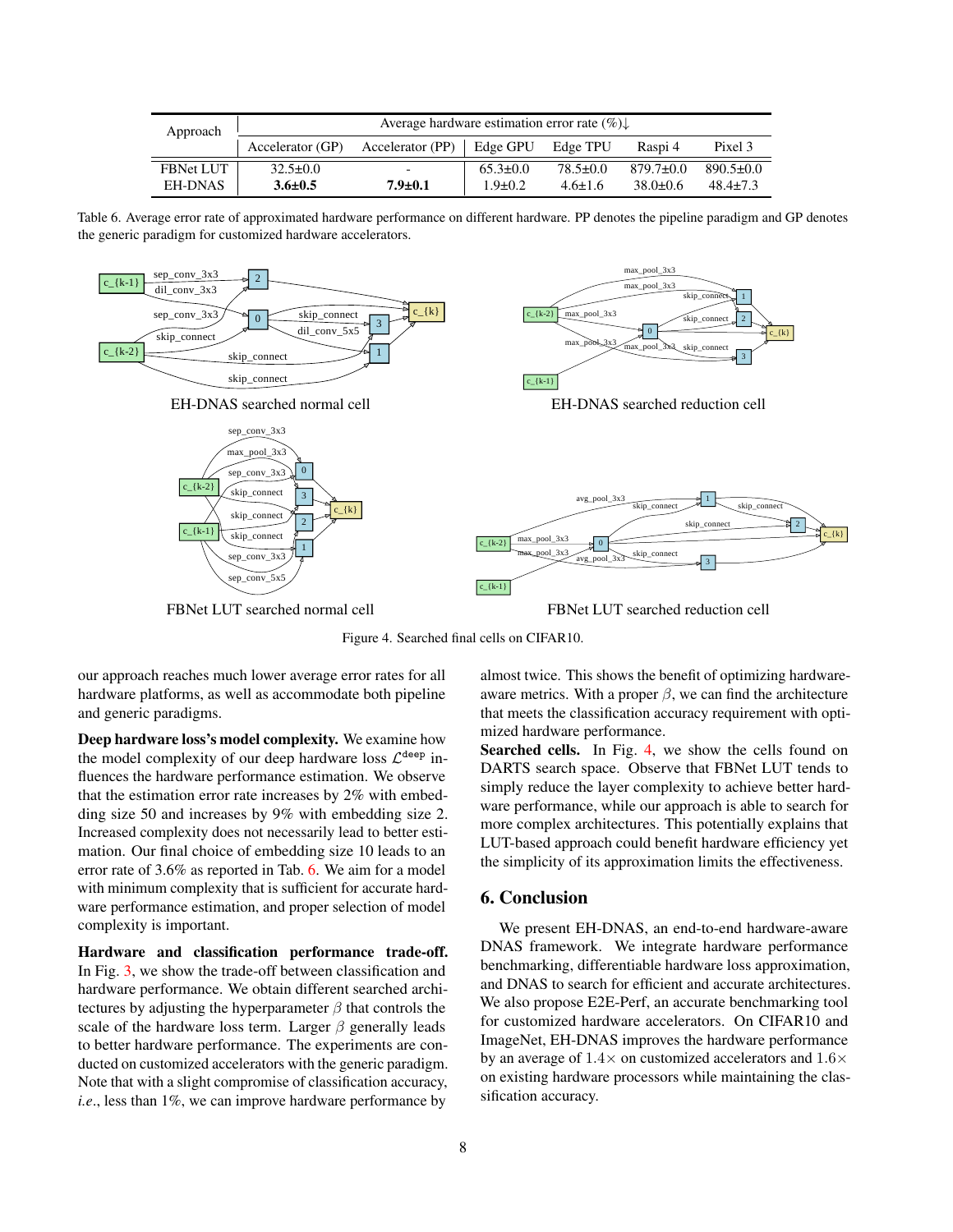## References

- <span id="page-8-10"></span>[1] Bowen Baker, Otkrist Gupta, Nikhil Naik, and Ramesh Raskar. Designing neural network architectures using reinforcement learning. In *Proc. ICLR*, 2017.
- <span id="page-8-17"></span>[2] Han Cai, Ligeng Zhu, and Song Han. ProxylessNAS: Direct neural architecture search on target task and hardware. In *Proc. ICLR*, 2019.
- <span id="page-8-28"></span>[3] Yu-Hsin Chen, Tushar Krishna, Joel S Emer, and Vivienne Sze. Eyeriss: An energy-efficient reconfigurable accelerator for deep convolutional neural networks. *IEEE journal of solid-state circuits*, 2016.
- <span id="page-8-18"></span>[4] Xiaoliang Dai, Peizhao Zhang, Bichen Wu, Hongxu Yin, Fei Sun, Yanghan Wang, Marat Dukhan, Yunqing Hu, Yiming Wu, Yangqing Jia, Peter Vajda, Matt Uyttendaele, and Niraj K. Jha. Chamnet: Towards efficient network design through platform-aware model adaptation. In *Proc. CVPR*, 2019.
- <span id="page-8-20"></span>[5] Xuanyi Dong, Lu Liu, Katarzyna Musial, and Bogdan Gabrys. NATS-Bench: Benchmarking nas algorithms for architecture topology and size. *IEEE TPAMI*, 2021.
- <span id="page-8-32"></span>[6] Xuanyi Dong and Yi Yang. Searching for a robust neural architecture in four gpu hours. In *Proc. CVPR*, 2019.
- <span id="page-8-30"></span>[7] Xuanyi Dong and Yi Yang. NAS-Bench-201: Extending the scope of reproducible neural architecture search. In *Proc. ICLR*, 2020.
- <span id="page-8-19"></span>[8] Lukasz Dudziak, Thomas Chau, Mohamed Abdelfattah, Royson Lee, Hyeji Kim, and Nicholas Lane. BRP-NAS: Prediction-based NAS using GCNs. In *Proc. NeurIPS*, 2020.
- <span id="page-8-11"></span>[9] Cong Hao, Xiaofan Zhang, Yuhong Li, Sitao Huang, Jinjun Xiong, Kyle Rupnow, Wen-mei Hwu, and Deming Chen. FPGA/DNN co-design: An efficient design methodology for iot intelligence on the edge. In *Proc. DAC*, 2019.
- <span id="page-8-2"></span>[10] Kaiming He, Xiangyu Zhang, Shaoqing Ren, and Jian Sun. Deep residual learning for image recognition. In *Proc. CVPR*, 2016.
- <span id="page-8-31"></span>[11] Andrew Howard, Mark Sandler, Grace Chu, Liang-Chieh Chen, Bo Chen, Mingxing Tan, Weijun Wang, Yukun Zhu, Ruoming Pang, Vijay Vasudevan, Quoc V. Le, and Hartwig Adam. Searching for mobilenetv3. In *Proc. ICCV*, 2019.
- <span id="page-8-12"></span>[12] Weiwen Jiang, Lei Yang, Sakyasingha Dasgupta, Jingtong Hu, and Yiyu Shi. Standing on the shoulders of giants: Hardware and neural architecture co-search with hot start. *IEEE Trans. on CAD*, 39(11):4154–4165, 2020.
- <span id="page-8-29"></span>[13] Norman P Jouppi, Cliff Young, Nishant Patil, David Patterson, Gaurav Agrawal, Raminder Bajwa, Sarah Bates, Suresh Bhatia, Nan Boden, Al Borchers, et al. In-datacenter performance analysis of a tensor processing unit. In *Proc. ISCA*, 2017.
- <span id="page-8-0"></span>[14] Alex Krizhevsky, Geoffrey Hinton, et al. Learning multiple layers of features from tiny images. 2009.
- <span id="page-8-3"></span>[15] Yann LeCun, Y. Bengio, and Geoffrey Hinton. Deep learning. *Nature*, 2015.
- <span id="page-8-21"></span>[16] Chaojian Li, Zhongzhi Yu, Yonggan Fu, Yongan Zhang, Yang Zhao, Haoran You, Qixuan Yu, Yue Wang, and Yingyan Lin. Hw-nas-bench: Hardware-aware neural architecture search benchmark. In *Proc. ICLR*, 2021.
- <span id="page-8-7"></span>[17] Chenxi Liu, Barret Zoph, Maxim Neumann, Jonathon Shlens, Wei Hua, Li-Jia Li, Li Fei-Fei, Alan Yuille, Jonathan Huang, and Kevin Murphy. Progressive neural architecture search. In *Proc. ECCV*, 2018.
- <span id="page-8-15"></span>[18] Hanxiao Liu, Karen Simonyan, and Yiming Yang. Darts:

Differentiable architecture search. In *Proc. ICLR*, 2019.

- <span id="page-8-8"></span>[19] Hieu Pham, Melody Guan, Barret Zoph, Quoc Le, and Jeff Dean. Efficient neural architecture search via parameters sharing. In *Proc. ICML*, 2018.
- <span id="page-8-24"></span>[20] Jiantao Qiu, Jie Wang, Song Yao, Kaiyuan Guo, Boxun Li, Erjin Zhou, Jincheng Yu, Tianqi Tang, Ningyi Xu, Sen Song, et al. Going deeper with embedded FPGA platform for convolutional neural network. In *Proc. FPGA*, 2016.
- <span id="page-8-16"></span>[21] Esteban Real, Alok Aggarwal, Yanping Huang, and Quoc V Le. Regularized evolution for image classifier architecture search. In *Proc. AAAI*, 2019.
- <span id="page-8-1"></span>[22] Olga Russakovsky, Jia Deng, Hao Su, Jonathan Krause, Sanjeev Satheesh, Sean Ma, Zhiheng Huang, Andrej Karpathy, Aditya Khosla, Michael Bernstein, Alexander C. Berg, and Li Fei-Fei. ImageNet Large Scale Visual Recognition Challenge. *IJCV*, 2015.
- <span id="page-8-22"></span>[23] Mark Sandler, Andrew Howard, Menglong Zhu, Andrey Zhmoginov, and Liang-Chieh Chen. Mobilenetv2: Inverted residuals and linear bottlenecks. In *Proc. CVPR*, 2018.
- <span id="page-8-4"></span>[24] Karen Simonyan and Andrew Zisserman. Very deep convolutional networks for large-scale image recognition. In Yoshua Bengio and Yann LeCun, editors, *Proc. ICLR*, 2015.
- <span id="page-8-26"></span>[25] Nitish Srivastava, Geoffrey E. Hinton, Alex Krizhevsky, Ilya Sutskever, and Ruslan Salakhutdinov. Dropout: a simple way to prevent neural networks from overfitting. *JMLR*, 2014.
- <span id="page-8-13"></span>[26] Dimitrios Stamoulis, Ruizhou Ding, Di Wang, Dimitrios Lymberopoulos, Bodhi Priyantha, Jie Liu, and Diana Marculescu. Single-path NAS: Designing hardware-efficient convnets in less than 4 hours. In *Proc. ECML-PKDD*, 2019.
- <span id="page-8-5"></span>[27] Christian Szegedy, Wei Liu, Yangqing Jia, Pierre Sermanet, Scott Reed, Dragomir Anguelov, Dumitru Erhan, Vincent Vanhoucke, and Andrew Rabinovich. Going deeper with convolutions. In *Proc. CVPR*, 2015.
- <span id="page-8-9"></span>[28] Mingxing Tan, Bo Chen, Ruoming Pang, Vijay Vasudevan, Mark Sandler, Andrew Howard, and Quoc V Le. Mnasnet: Platform-aware neural architecture search for mobile. In *Proc. CVPR*, 2019.
- <span id="page-8-6"></span>[29] Ashish Vaswani, Noam Shazeer, Niki Parmar, Jakob Uszkoreit, Llion Jones, Aidan N Gomez, Ł ukasz Kaiser, and Illia Polosukhin. Attention is all you need. In I. Guyon, U. V. Luxburg, S. Bengio, H. Wallach, R. Fergus, S. Vishwanathan, and R. Garnett, editors, *Proc. NeurIPS*, 2017.
- <span id="page-8-23"></span>[30] Alvin Wan, Xiaoliang Dai, Peizhao Zhang, Zijian He, Yuandong Tian, Saining Xie, Bichen Wu, Matthew Yu, Tao Xu, Kan Chen, et al. Fbnetv2: Differentiable neural architecture search for spatial and channel dimensions. In *Proc. CVPR*, 2020.
- <span id="page-8-27"></span>[31] Xuechao Wei, Yun Liang, Xiuhong Li, Cody Hao Yu, Peng Zhang, and Jason Cong. TGPA: tile-grained pipeline architecture for low latency CNN inference. In *Proc. ICCAD*, 2018.
- <span id="page-8-14"></span>[32] Bichen Wu, Xiaoliang Dai, Peizhao Zhang, Yanghan Wang, Fei Sun, Yiming Wu, Yuandong Tian, Peter Vajda, Yangqing Jia, and Kurt Keutzer. Fbnet: Hardware-aware efficient convnet design via differentiable neural architecture search. In *Proc. CVPR*, 2019.
- <span id="page-8-25"></span>[33] Qingcheng Xiao, Yun Liang, Liqiang Lu, Shengen Yan, and Yu-Wing Tai. Exploring heterogeneous algorithms for accelerating deep convolutional neural networks on FPGAs. In